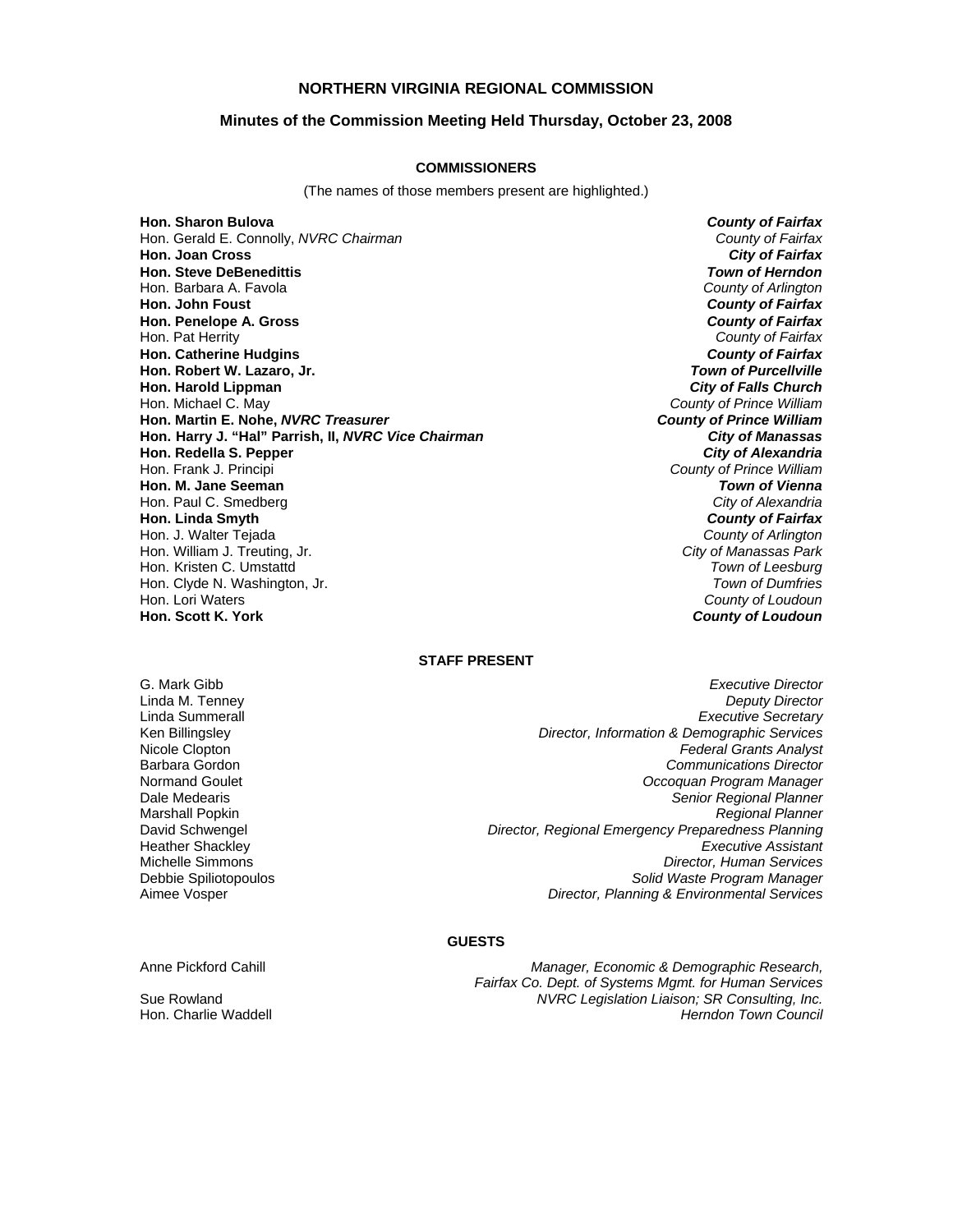| Summary Minutes of the Commission<br>October 23, 2008  |                                                                                                                                                                                                                                                                                                                                                                                                                                                                                                                                           |
|--------------------------------------------------------|-------------------------------------------------------------------------------------------------------------------------------------------------------------------------------------------------------------------------------------------------------------------------------------------------------------------------------------------------------------------------------------------------------------------------------------------------------------------------------------------------------------------------------------------|
| Page 2<br><b>CALL TO ORDER</b>                         | Vice Chairman Parrish called the meeting to order at 7:37 p.m.                                                                                                                                                                                                                                                                                                                                                                                                                                                                            |
| PLEDGE OF<br><b>ALLEGIANCE</b>                         | The Pledge of Allegiance was recited by all present.                                                                                                                                                                                                                                                                                                                                                                                                                                                                                      |
| <b>ROLL CALL</b>                                       | The roll was called and all members present or absent were noted for the record.                                                                                                                                                                                                                                                                                                                                                                                                                                                          |
| APPROVAL OF<br><b>MINUTES</b>                          | Commissioner Gross moved approval of the minutes of the September 25, 2008, meeting.<br>The motion was seconded and carried unanimously.                                                                                                                                                                                                                                                                                                                                                                                                  |
|                                                        | Vice Chairman Parrish said the presentation would be deferred until the arrival of Chairman<br>Connolly.                                                                                                                                                                                                                                                                                                                                                                                                                                  |
|                                                        | CONSENT AGENDA Commissioner York moved approval of the Consent Agenda, consisting of the financial<br>reports for July and August 2008. The motion was seconded and carried unanimously.                                                                                                                                                                                                                                                                                                                                                  |
| <b>EXECUTIVE</b><br><b>DIRECTOR'S</b><br><b>REPORT</b> | Mr. Gibb introduced NVRC's newest employee, Nicole Clopton. Ms. Clopton is a Federal<br>Grants Analyst working on Ryan White grants in the Human Services Division. She comes<br>to NVRC from the U.S. Department of Justice, Grants Management Office. Ms. Clopton<br>has a Bachelors degree in communications from George Mason University and an MBA<br>from Strayer University.                                                                                                                                                       |
|                                                        | Mr. Gibb distributed a copy of his report and reviewed updates on Four Mile Run, Boundary<br>Stones, international energy programs, and a new item, a Northern Virginia Neighborhood<br>Fairfax and Prince William county staff have requested NVRC staff<br>Conference:<br>assistance in replicating for Northern Virginia the recent statewide neighborhood<br>conference.                                                                                                                                                              |
|                                                        | Mr. Gibb also introduced Resolution No. P09-07, "Tribute to NVRC's Colleague and<br>International Partner Dr. Bernd Steinacher." Commissioner Bulova moved adoption,<br>adding that Dr. Steinacher was a incredible man and he really made NVRC's sister region<br>partnership with the Verband Region Stuttgart possible. The motion was seconded and<br>carried unanimously. Mr. Gibb added this resolution will be framed and presented to the<br>chairman of the Verband Region Stuttgart by the Commission's Delegation in December. |
| FY 2010                                                |                                                                                                                                                                                                                                                                                                                                                                                                                                                                                                                                           |
| PRELIMINARY<br><b>BUDGET</b>                           | Commissioner Nohe, Chairman of the Operations Committee, reported that the Committee<br>met immediately before the Commission meeting and reviewed the budget. He stressed<br>that it is a preliminary budget but the member jurisdictions need this information now in<br>preparing their own FY 2010 budgets.                                                                                                                                                                                                                           |
|                                                        | Commissioner Nohe further reported that committee members expressed some concern<br>that the preliminary budget includes two percent for salary adjustments, since most of the<br>member jurisdictions will not make any adjustments to salaries; in fact, many are facing<br>reductions in staff. Mr. Gibb explained that the budget was prepared a few weeks ago, and<br>NVRC always follows the lead of its member jurisdictions.                                                                                                      |
|                                                        | Mr. Gibb distributed copies of his budget message, pointing out that it includes looking at<br>services or functions that can be performed regionally to effect a cost savings to the local<br>governments. Commissioner Bulova added the Operations Committee discussed this. In<br>fact, the Commission looked at this when she was NVRC chairman of n the early 1990s.<br>Commissioner Bulova suggested the issue be brought to the Chief Administrative Officers.                                                                     |

Commissioner York requested that the Mayors and Chairs be included in the discussion.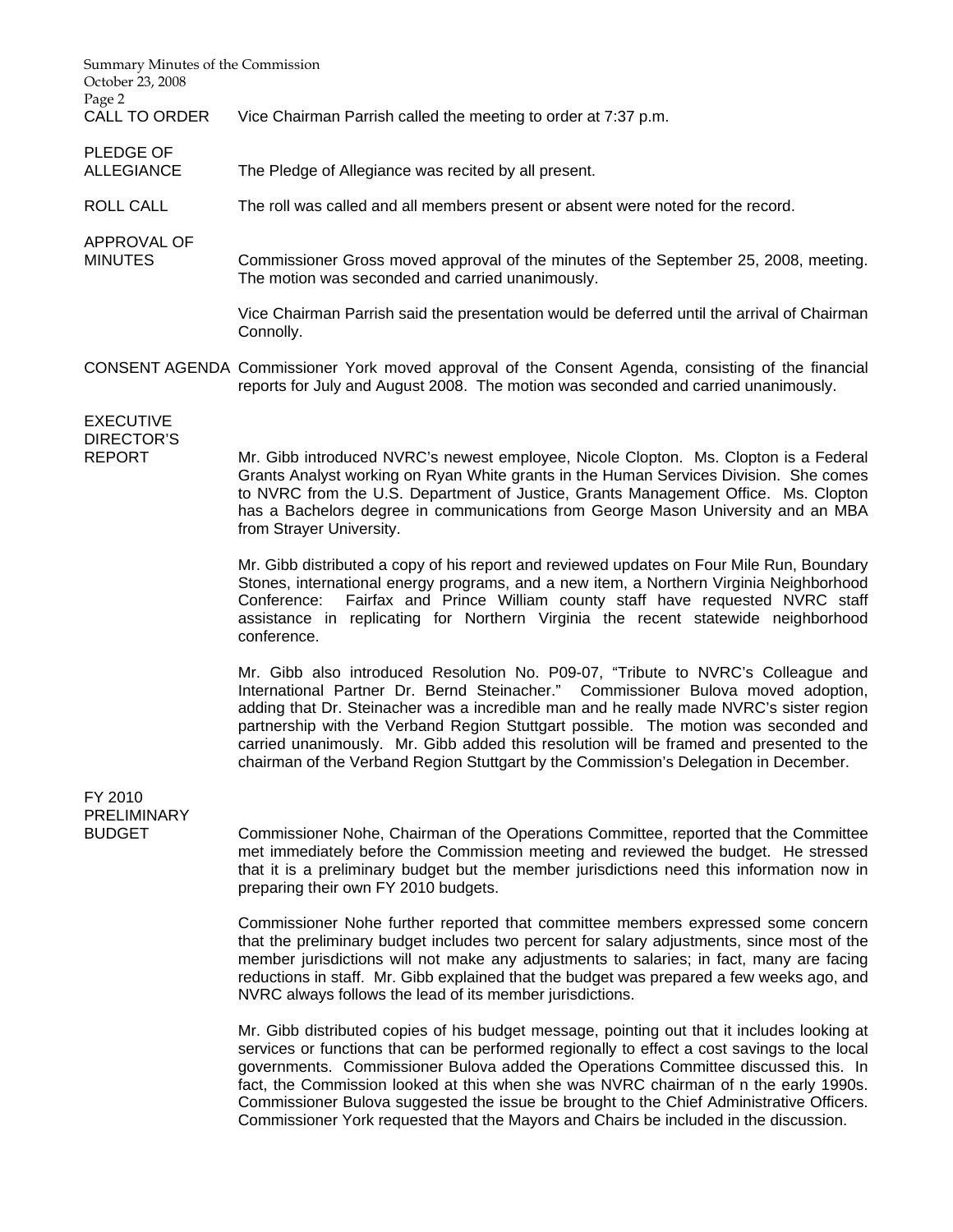Commissioner Nohe moved adoption of Resolution No. P09-06, authorizing distribution of the Preliminary FY 2010 budget to the member jurisdictions. The motion was seconded. Mr. Gibb was directed to make it clear that the Commissioners have not endorsed any type of salary increase. The motion carried unanimously.

 Commissioner Bulova moved that the Commission directs the Executive Director to assemble the Chief Administrative Officers as well as the mayors and chairs for a discussion to identify opportunities for providing regional services to reduce overhead — a more cost-effective way of providing services. The motion was seconded and carried unanimously.

## **COMMITTEE** REPORTS

*Operations* Commissioner Nohe directed the members' attention to Resolution No. P09-04, "Authorization to Extend Contract for Quality Assurance and Quality Improvement Activities for Suburban Virginia Ryan White CARE Act Programs." The CARE Act requires its administrative agents conduct quality assurance of the services provided. He moved adoption of the resolution, which was seconded and carried unanimously.

> Commissioner Nohe reported that he and Mr. Gibb will meet the Leesburg Town Council regarding the pending amendment to the Commission's Charter.

# DRAFT LEGISLATIVE

PLATFORM A draft 2009 legislative platform was distributed. Ms. Rowland, NVRC's Legislative Liaison, explained that the first section contains issues that are exclusively NVRC's, while the second section comprises the region's positions. She pointed out that the biennium budget has a shortfall of nearly \$3 billion.

> In reviewing the positions, Ms. Rowland advised the Commissioners that the legislative liaisons have not finished meeting. They have heard there is a possibility the General Assembly may cut funding for k-12 public education.

> Comments and questions from Commissioners included adding positions on foreclosures and support for funding local law enforcement.

# PRESENTATIONS

*Ken Billingsley EMERGING DEMOGRAPHIC TRENDS IN NORTHERN VIRGINIA*

Mr. Billingsley discussed "demographic inversion," essentially a trend of migration from the outer suburbs to the inner, more urban suburbs and to cities themselves. Northern Virginia is just one of many regions in the country experiencing this trend.

During the first seven years of this decade, Northern Virginia's population increased by 267,718, or roughly 38,000 people per year. Noting that Northern Virginia's population growth is slowing as we move through the decade, he expects the decennial census count will be close to that recorded during the 1980s and 1990s, which would translate into three consecutive decades with roughly the same net population increase — 350,000 to 370,000 — or roughly equivalent to the number of current residents in Prince William County.

Seventy-five percent of the net population increase in Northern Virginia during the past seven years has been concentrated along the outer-rim, in Loudoun and Prince William counties and the cities of Manassas and Manassas Park.

According to Mr. Billingsley, what makes this different from past historical cycles of metropolitan growth and decentralization is the rapid transition we are simultaneously experiencing, nationally and regionally, in the racial and ethnic makeup of the population. Nationally, Hispanics accounted for almost half the nation's population increase, while Non